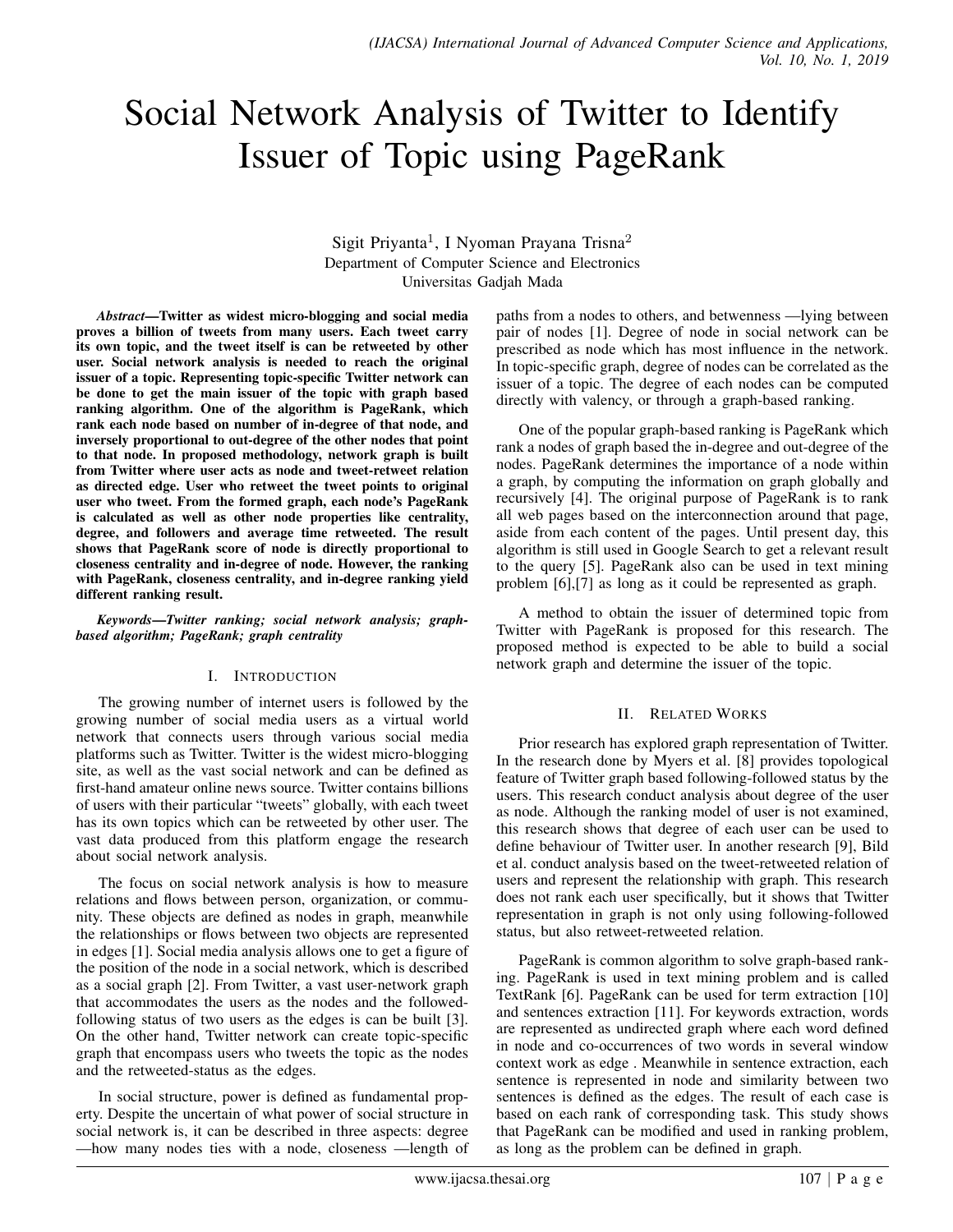Study of ranking for Twitter user is done in prior research [12]. This research propose a ranking method where it uses three aspects to rank influence level of user in specific hashtag: followers, retweets, and favorites. This method is called TRank and yet using graph-based ranking method. For a graphbased ranking, Kwat et al. [3] perform an analysis of Twitter users based on follower-following topology and follower-tweet relation, as well as analysis of trending topics. In analysis of Twitter users, this study proposes ranking of users in two approaches: by PageRanking each user based on followerfollowing status, and amount of retweet in certain tweets to determine the rank of users. In another research [13], PageRank is used to get influential Twitter user on specific topic. The proposed method is called TwitterRank. The similarity between these researches are that they crawl the user first, and then collect all the tweet from each corresponding user, as well as each follower and following of each user.

### III. METHODOLOGY

This research aims to build unweighted directed graph based on specific topic or term on Twitter. Unlike the previous research [13], [12] where the used data is based on the user, this research uses tweets as the base data for this research. In brief, the overall research works like the Fig. 1.



Fig. 1. Methodology of research.

## *A. Dataset*

Data is obtained from Twitter with Twitter API. Due to limitation of request, only 100 tweets per one request is collected, and only 180 requests is executed per 15 minutes<sup>1</sup>. For this research the conducted search term is "Jokowi Capres". Unlike other research [3][13], the crawled tweets are based on the related tweet with the search term, not the users.

For each tweet, the tweet itself is scraped with the timestamp and user who tweets. If the tweet is retweeted from other user, the tweet is parsed to get the original user who tweet. Some examples for dataset is provided in Table I

TABLE I. SAMPLE OF DATASET

| tweet        | "@VIVAcoid Dukungan kepala daerah itu ke pak jokowi itu sdh |
|--------------|-------------------------------------------------------------|
|              | benar karna sampai saat ini dialah kepala negara yg"        |
| timestamp    | Wed Sep 19 05:53:15 +0000 2018                              |
| username     | "asril zn"                                                  |
| retweet from | None                                                        |
| tweet        | "RT @Jopiesays: Coba kita berandai-andai jika apa yg sudah  |
|              | direncanakan Pak @jokowi bisa berjalan sesuai RENCANA"      |
| timestamp    | Wed Sep 19 05:50:11 +0000 2018                              |
| username     | "Sarah Pndi"                                                |
| retweet from | "Jopiesays"                                                 |

## *B. Tweets as Graph*

The topic-specific tweets are represented into graph. The user who tweet pictured as nodes. If Table I represented in graph it will be shown as in Fig. 2. If the tweet is a retweeted tweet, the nodes points to other node, where the other node is the user who originally tweet. The formed graph is directed graph which point direct from retweeted user to original user.



Fig. 2. Sample graph formed from Table I.

As graph representation, in-degree of each node is how many other users retweeted the tweet from the user, meanwhile out-degree of each node is how many the user retweet a tweet from other user.

#### *C. Graph Building and PageRanking*

Directed graph is built by following the example from Fig. 2. Supposedly the graph  $G$  has set of nodes  $N$  and set of edges E where E is subset of  $N \times N$ . For each node  $N_i$ ,  $In(N_i)$ is all nodes that point to  $N_i$ , meanwhile  $Out(N_i)$  is all nodes pointed by  $N_i$ , so that  $|In(N_i)|$  is in-degree of node N and  $|Out(N_i)|$  is out-degree of node N. Equation 1 is used to get PageRank score of each node, where  $d$  is the damping factor which can be set between 0 and 1, and usually set into  $0.85$ [4].

$$
S(N_i) = (1 - d) + d * \sum_{j \in In(N_i))} \frac{1}{|Out(N_j)|} S(N_j)
$$
 (1)

This ranking method is done repeatedly, where the initiation score for each node is set as 1. After that node is ranked based on the PageRank score from Equation 1. The first rank of the ranking is considered as the issuer of the topic.

#### *D. Comparing and Analyzing PageRank*

The result of PageRank scoring is analyzed with other centrality methods. Each centrality that is used in the comparison are:

- Closeness centrality
- Betweenness centrality

All of the other centrality methods is computed in formed graph as well.

<sup>1</sup>https://developer.twitter.com/en/docs/basics/rate-limiting.htm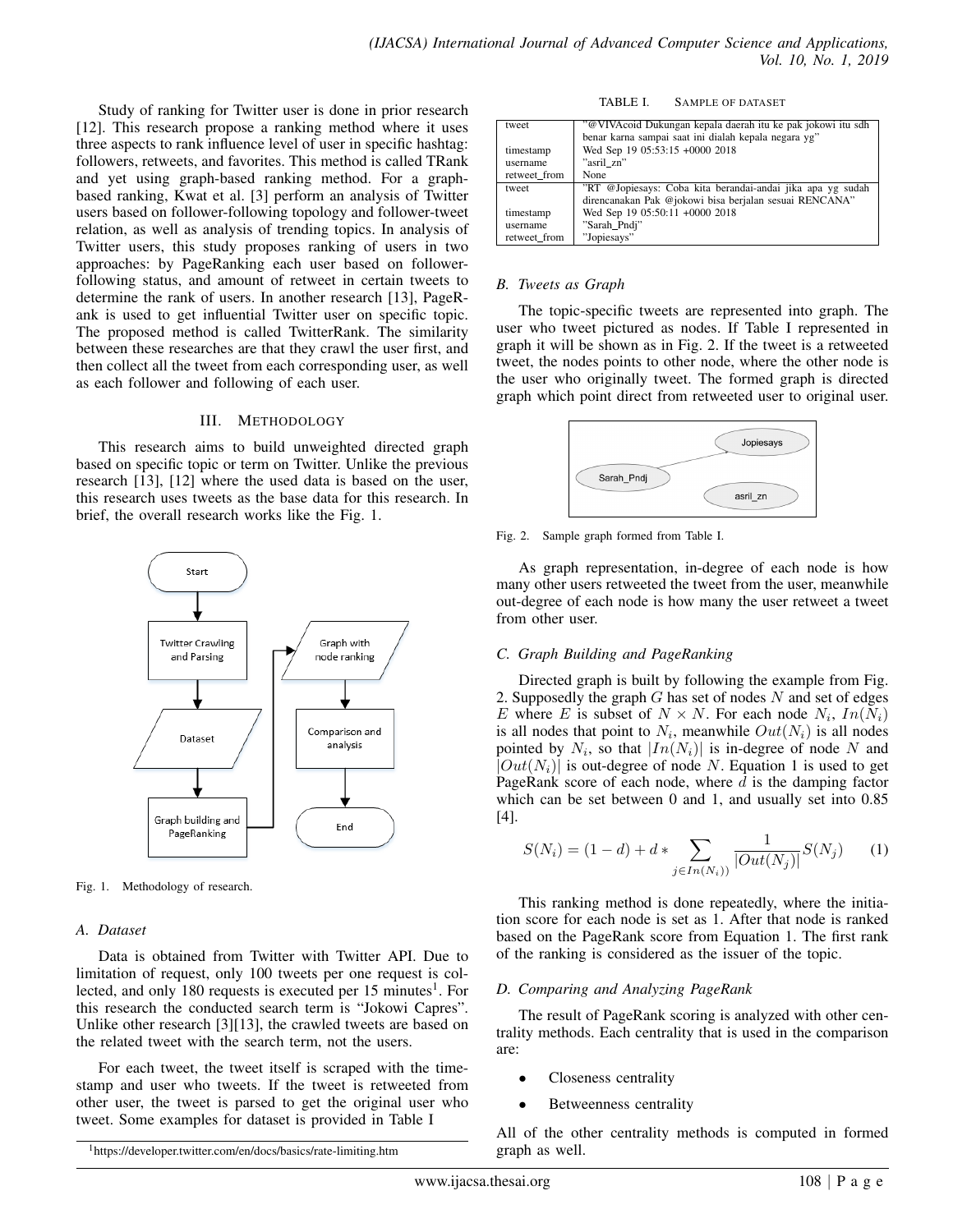Closeness centrality is defined as reciprocal sum of shortest distance from one node to other nodes. Supposed in the graph there is node N with set of other nodes M and  $N \notin M$ , the closeness centrality  $C_c(N)$  is formulated as Equation 2.

$$
C_c(N) = \frac{n_N - 1}{\sum_{i=1}^{n_N - 1} d(N, M_i)}
$$
 (2)

where  $d(N, M_i)$  is distance between node N to  $M_i$  and  $n_N$ is number of nodes in the graph that can reach  $N$  including the node itself. [14]. Higher number of closeness centrality of one node means more central that node is. For directed graph,  $d(N, M_i)$  is not zero if  $M_i$  is predecessor of N, which means  $M_i$  points to N directly or transitively.

The closeness centrality from Equation 2 is often normalized, by multiplying to the ratio of reachable nodes and all of the nodes [15]. The normalized formula for Equation 2 is written in Equation 3 where  $n$  denotes number of all nodes in the graph.

$$
C_c(N) = \frac{n_N - 1}{n - 1} \frac{n_N - 1}{\sum_{i=1}^{n_N - 1} d(N, M_i)}
$$
(3)

The betweenness centrality of the node is described as numbers of nodes  $N$  is passed between shortest path of other nodes L and M divided by all of numbers of shortest path between  $L$  and  $M$ . Formally, betweenness centrality is written as Equation 4.

$$
C_b(N) = \sum_{L \neq M \neq N \in V} \frac{\sigma_{LM}(N)}{\sigma_{LM}} \tag{4}
$$

where V is all nodes in graph,  $\sigma_{LM}$  is numbers of shortest paths of L to M and  $\sigma_{LM}(N)$  is numbers of shortest paths of L to M that passed N [16].

PageRank result of the formed graph is also analyzed with number of followers and in-degree of each nodes. This research also compute how fast the tweet from one node is retweeted by other node by calculating average of time difference between original tweet and retweeted tweet. This calculation is called Average Retweet Time (ART). Not all nodes have ART, because not all nodes are retweeted by other nodes. Only node with in-degree more than zero has ART.

All of the numbers, including centrality from Equation 2 and 4 as well as ART are called node properties. The correlation between PageRank score with each node properties is calculated with Equation 5

$$
r = \frac{\sum_{i=1}^{n} (x_i - \bar{x})(y_i - \bar{y})}{\sqrt{\sum_{i=1}^{n} (x_i - \bar{x})^2} \sqrt{\sum_{i=1}^{n} (y_i - \bar{y})^2}}
$$
(5)

where r is the correlation coefficient,  $x_i y_i$  is pair of two data indexed by i, n is the size of the data and  $\bar{x}$  is mean of data x.

# IV. RESULT

The graph is built with NetworkX library from Python, and is visualized with Gephi. The graph visualized in Fig. 3. Only non-isolated nodes is visualized due to the vast of the graph. From the Fig. 3, it can be seen that most of the nodes are not



Fig. 3. Formed graph.

visible, but the nodes with high degree can be seen connected to many other nodes.

Using Equation 1, the PageRank of each node is computed. The top twenty result of each ranking is provided. Table II provide the result of node properties such as closeness centrality and betweenness centrality, and other result such as in-degree, number of followers and ART in Table III.

| TABLE II. | TOP 20 USER BASED ON PAGERANK AND EACH |
|-----------|----------------------------------------|
|           | <b>CENTRALITY</b>                      |

| Rank | Username             | PageRank | Closeness | <b>Betweenness</b> |
|------|----------------------|----------|-----------|--------------------|
| #1   | KaosPerjuangan       | 0.069    | 0.225     | $\theta$           |
| #2   | PollingLagi          | 0.032    | 0.108     | $\overline{0}$     |
| #3   | asep_maoshul         | 0.031    | 0.115     | $\theta$           |
| #4   | DeanaZuliana         | 0.019    | 0.047     | 0.0000994          |
| #5   | P3nj314j4h           | 0.017    | 0.051     | 0.000112           |
| #6   | kurawa               | 0.016    | 0.053     | $\theta$           |
| #7   | SumardiAcehID        | 0.015    | 0.063     | $\theta$           |
| #8   | nissa080789          | 0.015    | 0.010     | $\theta$           |
| #9   | ASapardan            | 0.014    | 0.052     | 0.0000756          |
| #10  | purwo82092883        | 0.013    | 0.041     | 0.0000348          |
| #11  | <b>RizmaWidiono</b>  | 0.013    | 0.045     | 0.00011            |
| #12  | Dahnilanzar          | 0.011    | 0.043     | $\theta$           |
| #13  | <b>IreneViena</b>    | 0.011    | 0.046     | $\theta$           |
| #14  | <b>MSAokepunya</b>   | 0.011    | 0.040     | $\overline{0}$     |
| #15  | ruhutsitompul        | 0.011    | 0.039     | $\theta$           |
| #16  | Mbah lemper          | 0.010    | 0.032     | 0.0000719          |
| #17  | V Stone Kardol       | 0.010    | 0.039     | 0.0000163          |
| #18  | <b>RustamIbrahim</b> | 0.010    | 0.031     | $\theta$           |
| #19  | JajangRidwan19       | 0.010    | 0.044     | 0.0000598          |
| #20  | TheArieAir           | 0.010    | 0.043     | 0.0000821          |

The correlation coefficient between PageRank and other node properties is calculated with Equation 5. The correlation coefficient between each properties is showed in Table IV. Note that in Table IV there is no ART as the property correlation, since not all nodes have ART. If all the nodes are filtered so that only nodes with ART is used, the correlation of PageRank and each properties is showed in Table V.

# V. DISCUSSION

Both Tables IV and V show that PageRank score is proportional to the closeness centrality and in-degree of the node and has no betweenness centrality and number of followers, as well as ART. However, approach by PageRank yield different ranking than approach by closeness centrality or in-degree.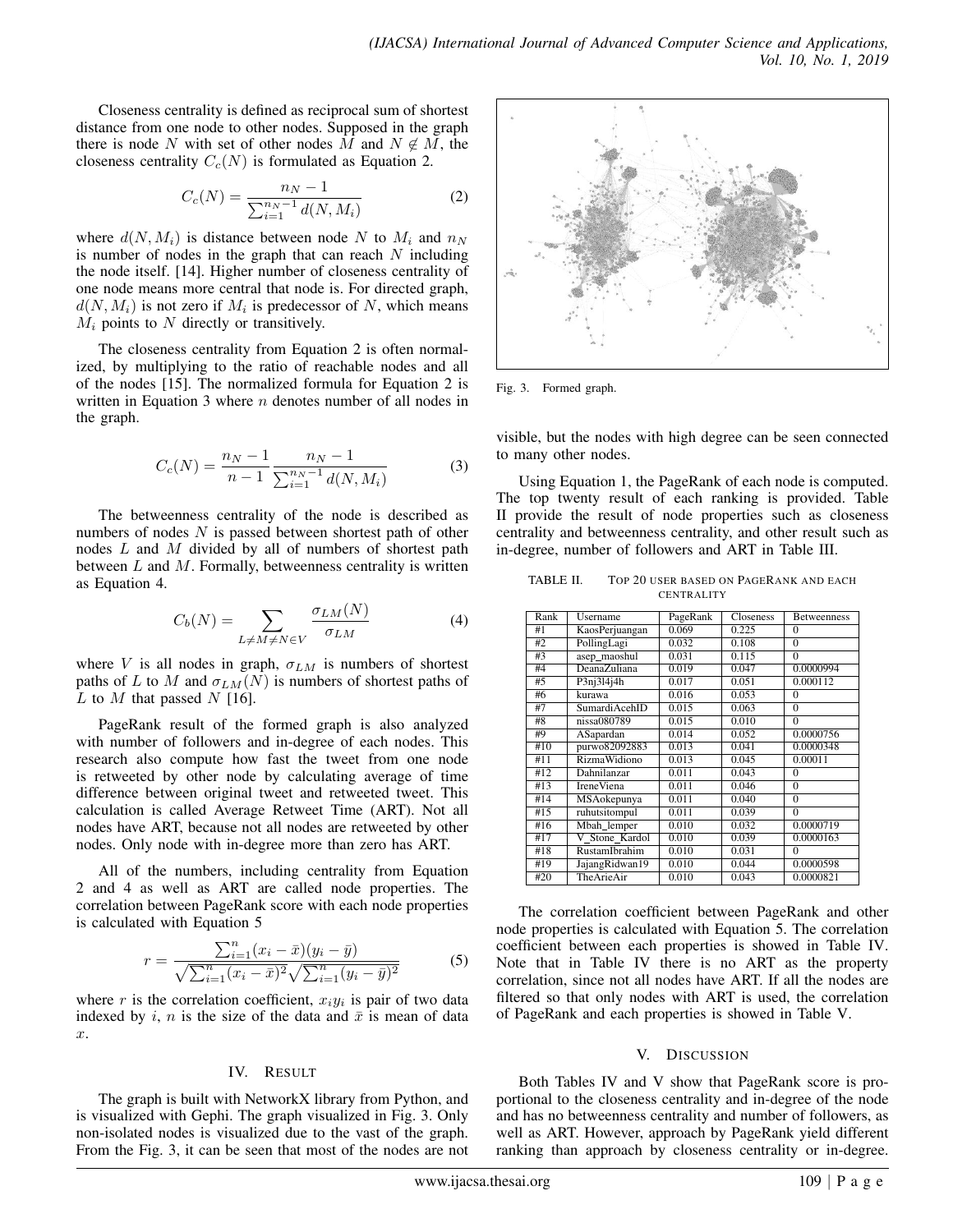| Rank | Username             | PageRank | In-degree | Followers | ART (seconds) |
|------|----------------------|----------|-----------|-----------|---------------|
| #1   | KaosPerjuangan       | 0.069    | 2488      | 2343      | 103756        |
| #2   | PollingLagi          | 0.032    | 1181      | 28466     | 48286         |
| #3   | asep_maoshul         | 0.031    | 1273      | 1380      | 132251        |
| #4   | DeanaZuliana         | 0.019    | 113       | 3217      | 32446         |
| #5   | P3ni3l4j4h           | 0.017    | 245       | 26529     | 22823         |
| #6   | kurawa               | 0.016    | 507       | 309578    | 28921         |
| #7   | SumardiAcehID        | 0.015    | 693       | 4532      | 134108        |
| #8   | nissa080789          | 0.015    | 114       | 1264      | 37608         |
| #9   | ASapardan            | 0.014    | 272       | 9267      | 31461         |
| #10  | purwo82092883        | 0.013    | 127       | 1952      | 20609         |
| #11  | <b>RizmaWidiono</b>  | 0.013    | 278       | 27589     | 38556         |
| #12  | Dahnilanzar          | 0.011    | 475       | 92323     | 23035         |
| #13  | <b>IreneViena</b>    | 0.011    | 482       | 48039     | 38797         |
| #14  | <b>MSAokepunya</b>   | 0.011    | 457       | 11499     | 27570         |
| #15  | ruhutsitompul        | 0.011    | 434       | 1960566   | 24043         |
| #16  | Mbah lemper          | 0.010    | 355       | 4932      | 46369         |
| #17  | V Stone Kardol       | 0.010    | 23        | 956       | 17166         |
| #18  | <b>RustamIbrahim</b> | 0.010    | 343       | 23184     | 6710          |
| #19  | JajangRidwan19       | 0.010    | 205       | 12155     | 17898         |
| #20  | TheArieAir           | 0.010    | 96        | 56364     | 22228         |

TABLE III. TOP 20 USER BASED ON PAGERANK AND EACH **PROPERTIES** 

TABLE IV. CORRELATION COEFFICIENT BETWEEN PAGERANK AND OTHER NODE PROPERTIES

| Correlation      | PageRank | $C_c$    | $C_h$    | In-Degree | <b>Followers</b> |
|------------------|----------|----------|----------|-----------|------------------|
| PageRank         |          | 0.946729 | 0.391378 | 0.945641  | 0.02292          |
| $C_c$            | 0.946729 |          | 0.401989 | 0.89803   | 0.023223         |
| $C_h$            | 0.391378 | 0.401989 |          | 0.167817  | 0.002784         |
| In-Degree        | 0.945641 | 0.89803  | 0.167817 |           | 0.025589         |
| <b>Followers</b> | 0.02292  | 0.023223 | 0.002784 | 0.025589  |                  |

Table VI show different result of ranking from those three approaches. From Table VI, the first rank user from each ranking approach is same, meanwhile the other rank are different.

The different rank between PageRank and closeness centrality is because closeness centrality only determine the rank based on the one node, for example  $N$ , and calculate how many other nodes that can reach node  $N$  directly or transitively, without estimate that other nodes not only can reach node N. PageRank considers that other nodes is not only pointing to N. Those other nodes that points to many nodes contributes lower PageRank score to node  $N$  than nodes that only points to N, meanwhile in closeness centrality it is considered same.

PageRank and in-degree yield different result, despite the high correlation between them. It is different because scoring in one node—supposed it is called  $N$ , because the properties of  $In(N)$ . The in-degree ranking only use  $|In(N)|$  as consideration for  $N$  scoring, while PageRank also deal with  $Out(N_i)$  where  $N_i \in In(N)$ . It is similar to difference between PageRank and closeness centrality.

Fig. 4 describes as an illustration how PageRank, closeness centrality and in-degree ranking generate different result. In a glimpse, it can be concluded that node  $A$ ,  $B$ , and  $C$  have same

TABLE V. CORRELATION COEFFICIENT BETWEEN PAGERANK AND OTHER NODE PROPERTIES WITH ART

| Correlation                    | PageRank | $C_c$ | $C_h$    | In-Degree | <b>Followers</b> | <b>ART</b> |
|--------------------------------|----------|-------|----------|-----------|------------------|------------|
| PageRank                       |          | 0.944 | 0.358    | 0.943     | 0.025            | 0.226      |
| $\overline{C}_c$               | 0.944    |       | 0.364    | 0.893     | 0.021            | 0.202      |
| $C_h$                          | 0.358    | 0.364 |          | 0.127     | $-0.013$         | 0.024      |
| $\overline{\text{In}}$ -Degree | 0.943    | 0.893 | 0.127    |           | 0.035            | 0.255      |
| Followers                      | 0.025    | 0.021 | $-0.013$ | 0.035     |                  | $-0.020$   |
| ART                            | 0.226    | 0.202 | 0.024    | 0.255     | $-0.020$         |            |

TABLE VI. RANKING COMPARISON USING PAGERANK AND IN-DEGREE

| No.             | PageRank             | <b>Closeness Centrality</b> | In Degree         |
|-----------------|----------------------|-----------------------------|-------------------|
| 1               | KaosPerjuangan       | KaosPerjuangan              | KaosPerjuangan    |
| $\overline{2}$  | PollingLagi          | asep_maoshul                | asep_maoshul      |
| 3               | asep_maoshul         | PollingLagi                 | PollingLagi       |
| $\overline{4}$  | DeanaZuliana         | SumardiAcehID               | SumardiAcehID     |
| 5               | P3nj314j4h           | kurawa                      | kurawa            |
| 6               | kurawa               | ASapardan                   | <b>IreneViena</b> |
| 7               | <b>SumardiAcehID</b> | P3nj314j4h                  | Dahnilanzar       |
| $\overline{8}$  | nissa080789          | <b>DeanaZuliana</b>         | MSAokepunya       |
| 9               | ASapardan            | <b>IreneViena</b>           | narpatisuta       |
| 10              | purwo82092883        | RizmaWidiono                | ruhutsitompul     |
| $\overline{11}$ | <b>RizmaWidiono</b>  | JajangRidwan19              | Mbah_lemper       |
| 12              | Dahnilanzar          | JKFC23456789                | AntoniRaja        |
| 13              | <b>IreneViena</b>    | TheArieAir                  | RustamIbrahim     |
| 14              | MSAokepunya          | Dahnilanzar                 | RajaPurwa         |
| $\overline{15}$ | ruhutsitompul        | purwo82092883               | permadiaktivis    |
| 16              | Mbah lemper          | narpatisuta                 | arch v3nture      |
| 17              | V Stone Kardol       | MSAokepunya                 | RizmaWidiono      |
| 18              | <b>RustamIbrahim</b> | ruhutsitompul               | ASapardan         |
| 19              | JajangRidwan19       | V Stone Kardol              | <b>MCAOps</b>     |
| 20              | TheArieAir           | RockyGaring                 | P3nj314j4h        |



Fig. 4. Sample graph for comparison between PageRank, closeness centrality, and in-degree.

in-degree, and Equation 3 yield that node  $A$ ,  $B$ , and  $C$  has same value of closeness centrality because each of those nodes are equally pointed by 2 other nodes. However from Equation 1, node  $A$  has higher PageRank score than  $B$  and  $C$ , where  $B$  and  $C$  has same score. This is because node  $g$  connects to both  $B$  and  $C$  so that  $q$  has higher out-degree. In Twitter, it is considered that node  $q$  is the user who retweet an issue from more than one issuer or user. User  $q$  is considered to split its focus of the issue to both users  $B$  and  $C$ . This make both of the user  $B$  and  $C$  are considered to have small tendency for the issue, which is shown from their corresponding PageRank. User is treated as more influential issuer if other users retweet to that user only.

Closeness centrality and in-degree scoring has high correlation by the Table IV. Even though yield the similar result and has similar difference with PageRank, ranking by closeness centrality and in-degree have different approach. Closeness centrality considers all other nodes that point directly and transitively, meanwhile in-degree only consider other nodes that point directly.

PageRank and betweenness centrality have low correlation coefficient based on Table IV that signifies that there are no correlation between those two. It is because PageRank focus on nodes that is pointed by another nodes directly or transitively, while betweenness centrality focus on nodes in between that deliver one node to other node. In Twitter,